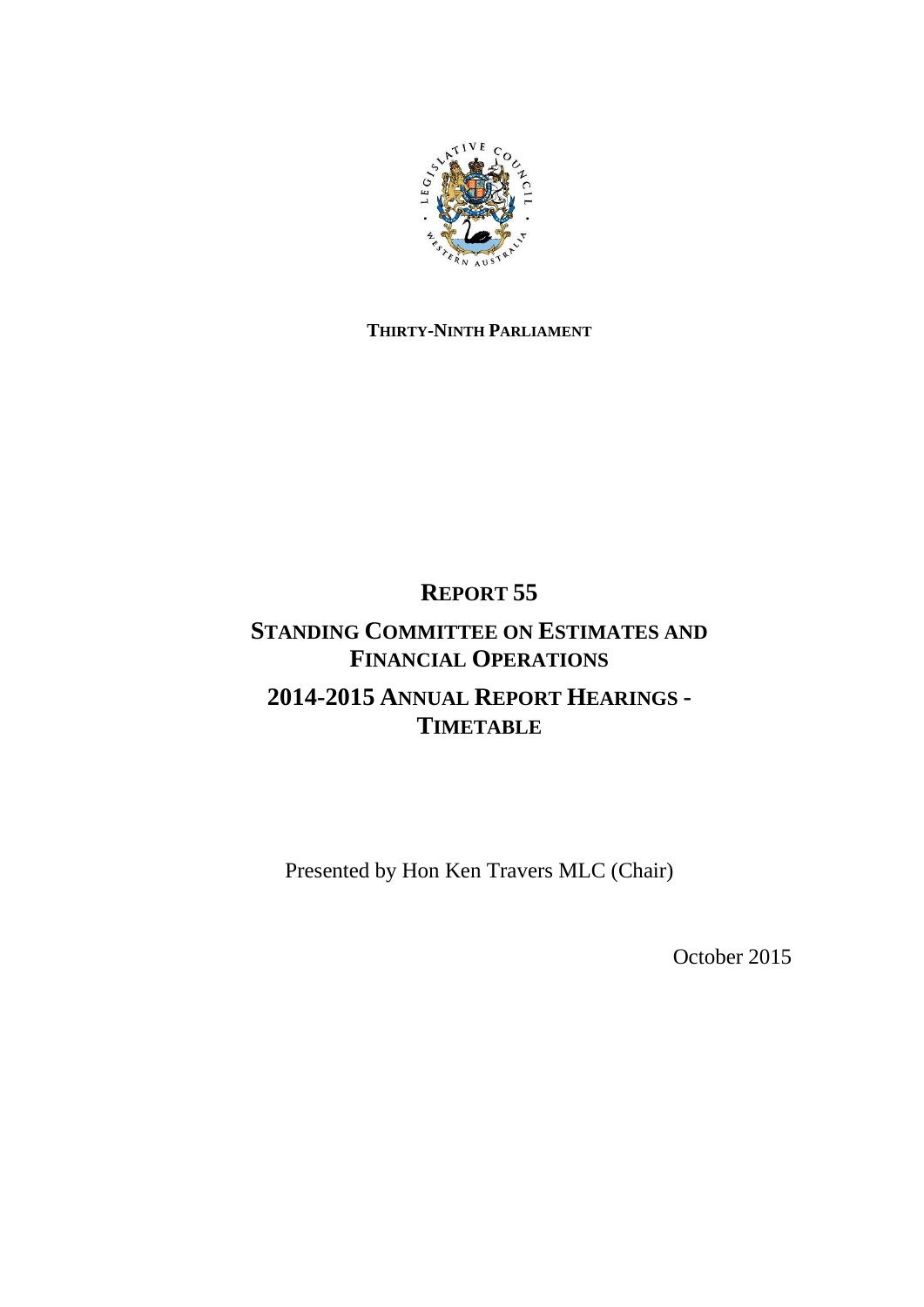### **STANDING COMMITTEE ON ESTIMATES AND FINANCIAL OPERATIONS**

#### **Date first appointed:**

30 June 2005

#### **Terms of Reference:**

The following is an extract from Schedule 1 of the Legislative Council Standing Orders:

#### "**3. Standing Committee on Estimates and Financial Operations**

- 3.1 An *Estimates and Financial Operations Committee* is established.
- 3.2 The Committee consists of 5 Members, 3 of whom shall be non-government Members.
- 3.3 The functions of the Committee are to
	- (a) consider and report on
		- (i) the estimates of expenditure laid before the Council each year;
		- (ii) any matter relating to the financial administration of the State; and
		- (iii) any bill or other matter relating to the foregoing functions referred by the Council;

and

(b) consult regularly with the Auditor General."

#### **Members as at the time of this inquiry:**

| Hon Ken Travers MLC (Chair) | Hon Peter Katsambanis MLC (Deputy Chair) |  |
|-----------------------------|------------------------------------------|--|
| Hon Liz Behjat MLC          | Hon Alanna Clohesy MLC                   |  |
| Hon Rick Mazza MLC          |                                          |  |

#### **Staff as at the time of this inquiry:**

| Michael Ryan (Advisory Officer) | Andrew Hawkes (Advisory Officer) |
|---------------------------------|----------------------------------|
| Mark Warner (Committee Clerk)   |                                  |

#### **Address:**

Parliament House, Perth WA 6000, Telephone (08) 9222 7222 lcco@parliament.wa.gov.au Website: http://www.parliament.wa.gov.au

**ISBN [978-1-925149-35-7](https://www.myidentifiers.com.au/myaccount_manageisbns_titlereg?isbn=978-1-925149-35-7&icon_type=new)**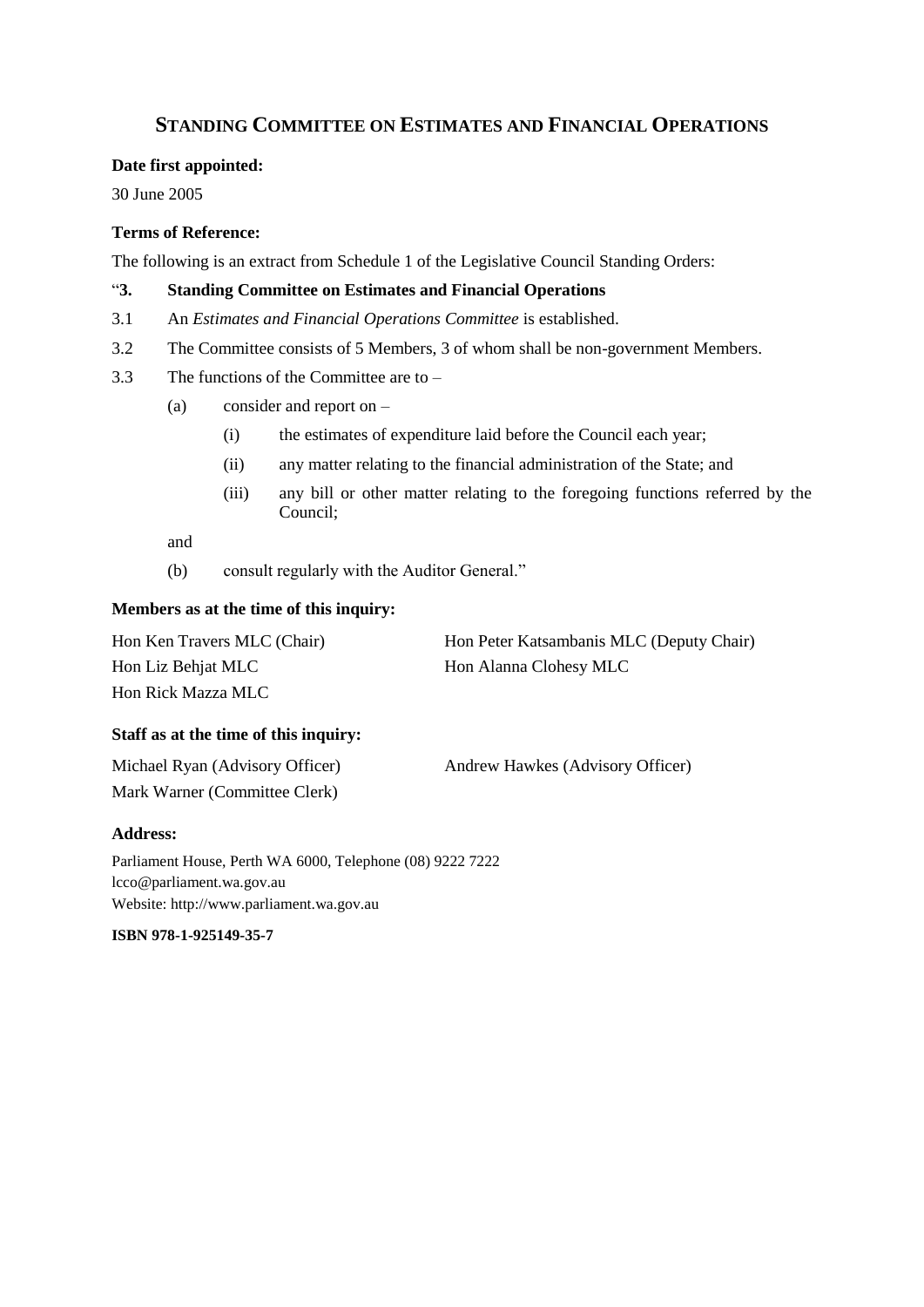#### **REPORT OF THE STANDING COMMITTEE ON ESTIMATES AND FINANCIAL OPERATIONS**

#### **REPORT 55: 2014-2015 ANNUAL REPORT HEARINGS - TIMETABLE**

#### **1 2014-15 ANNUAL REPORT HEARINGS**

- 1.1 The Standing Committee on Estimates and Financial Operations (the Committee) has finalised its timetable for most agencies it intends to examine during its 2014-15 Annual Report Hearings. This timetable is attached at Appendix 1.
- 1.2 The Committee also intends to hold hearings with the Department of Treasury in 2016 and State Training Providers (the TAFE colleges), following the tabling of their annual reports.
- 1.3 These hearings will be conducted in accordance with the Committee's Annual Report Hearings Procedure Policy. This policy is attached at Appendix 2.
- 1.4 The Committee wishes to thank Members who submitted questions prior to hearings. As noted in Report 54, the Committee expects to make the answers to those questions public no later than the week commencing 30 November 2015.
- 1.5 The hearings will be held in the Legislative Council Committee Room 1, unless otherwise advised.
- 1.6 The Committee welcomes Member participation in its Annual Report hearings.

 $He-Tuvery?$ 

**Hon Ken Travers MLC Chair**

**22 October 2015**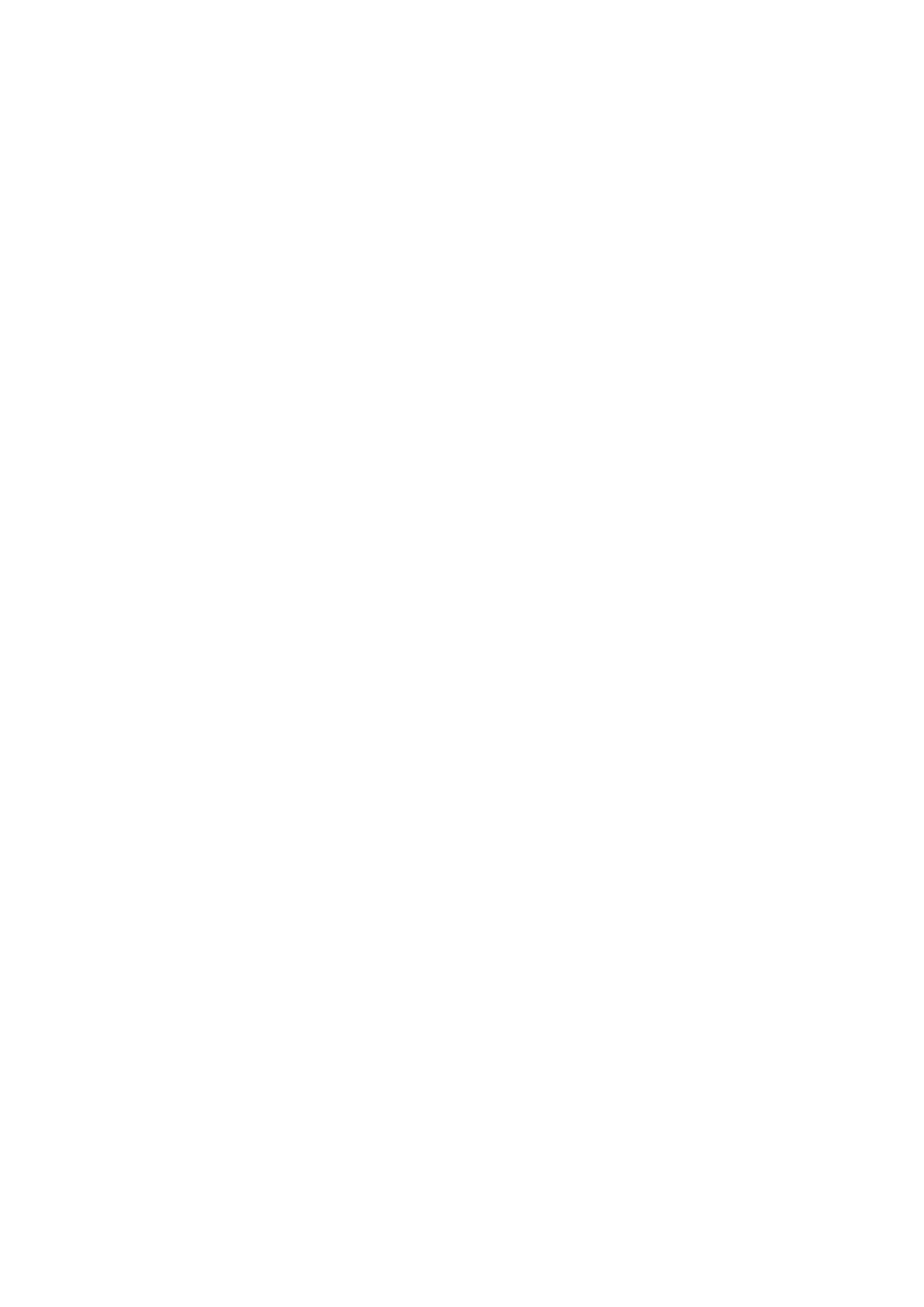## **APPENDIX 1**

# **2014-15 ANNUAL REPORT HEARINGS TIMETABLE**

| <b>DATE</b>                   | <b>TIME</b>                         | <b>DEPARTMENT</b>                                                                 | <b>MINISTER / PARLIAMENTARY</b><br><b>SECRETARY</b>                                              |  |  |  |
|-------------------------------|-------------------------------------|-----------------------------------------------------------------------------------|--------------------------------------------------------------------------------------------------|--|--|--|
| Monday, 16<br>November 2015   | $2.30$ pm $- 3.30$ pm<br>1.00hr     | Department of the Legislative<br>Council and Parliamentary<br>Services Department | Hon Barry House MLC, President of<br>the Legislative Council                                     |  |  |  |
|                               |                                     |                                                                                   |                                                                                                  |  |  |  |
| Monday, 7<br>December 2015    | $9.30am - 12.30pm$<br>3.00hrs       | Western Australia Police                                                          | Hon Michael Mischin MLC, Minister<br>representing the Minster for Police                         |  |  |  |
|                               |                                     | Lunch                                                                             |                                                                                                  |  |  |  |
|                               | $1.30$ pm $- 3.30$ pm<br>$2.00$ hrs | Department of Corrective<br>Services                                              | Hon Michael Mischin MLC, Minister<br>representing the Minister for<br><b>Corrective Services</b> |  |  |  |
|                               | <b>Break</b>                        |                                                                                   |                                                                                                  |  |  |  |
|                               | $3.45$ pm $- 5.00$ pm<br>$1.25$ hrs | <b>Building Commission</b>                                                        | Hon Michael Mischin MLC, Minster<br>for Commerce                                                 |  |  |  |
|                               |                                     |                                                                                   |                                                                                                  |  |  |  |
| Tuesday, 8<br>December 2015   | $9.30am - 12.30pm$<br>3.00hrs       | Department of Education                                                           | Hon Peter Collier MLC, Minister for<br>Education                                                 |  |  |  |
|                               | Lunch                               |                                                                                   |                                                                                                  |  |  |  |
|                               | $1.30$ pm $-3.30$ pm<br>$2.00$ hrs  | Department of the Premier and<br>Cabinet                                          | Hon Peter Collier MLC, representing<br>the Premier                                               |  |  |  |
|                               | <b>Break</b>                        |                                                                                   |                                                                                                  |  |  |  |
|                               | $3.45$ pm $- 5.00$ pm<br>1.25hrs    | Department of Fire and<br><b>Emergency Services</b>                               | Hon Michael Mischin MLC, Minister<br>representing the Minster for<br><b>Emergency Services</b>   |  |  |  |
|                               |                                     |                                                                                   |                                                                                                  |  |  |  |
| Wednesday, 9<br>December 2015 | $9.30am - 11.00am$<br>1.50hrs       | Department of Planning                                                            | Hon Helen Morton MLC, Minister<br>representing the Minster for Planning                          |  |  |  |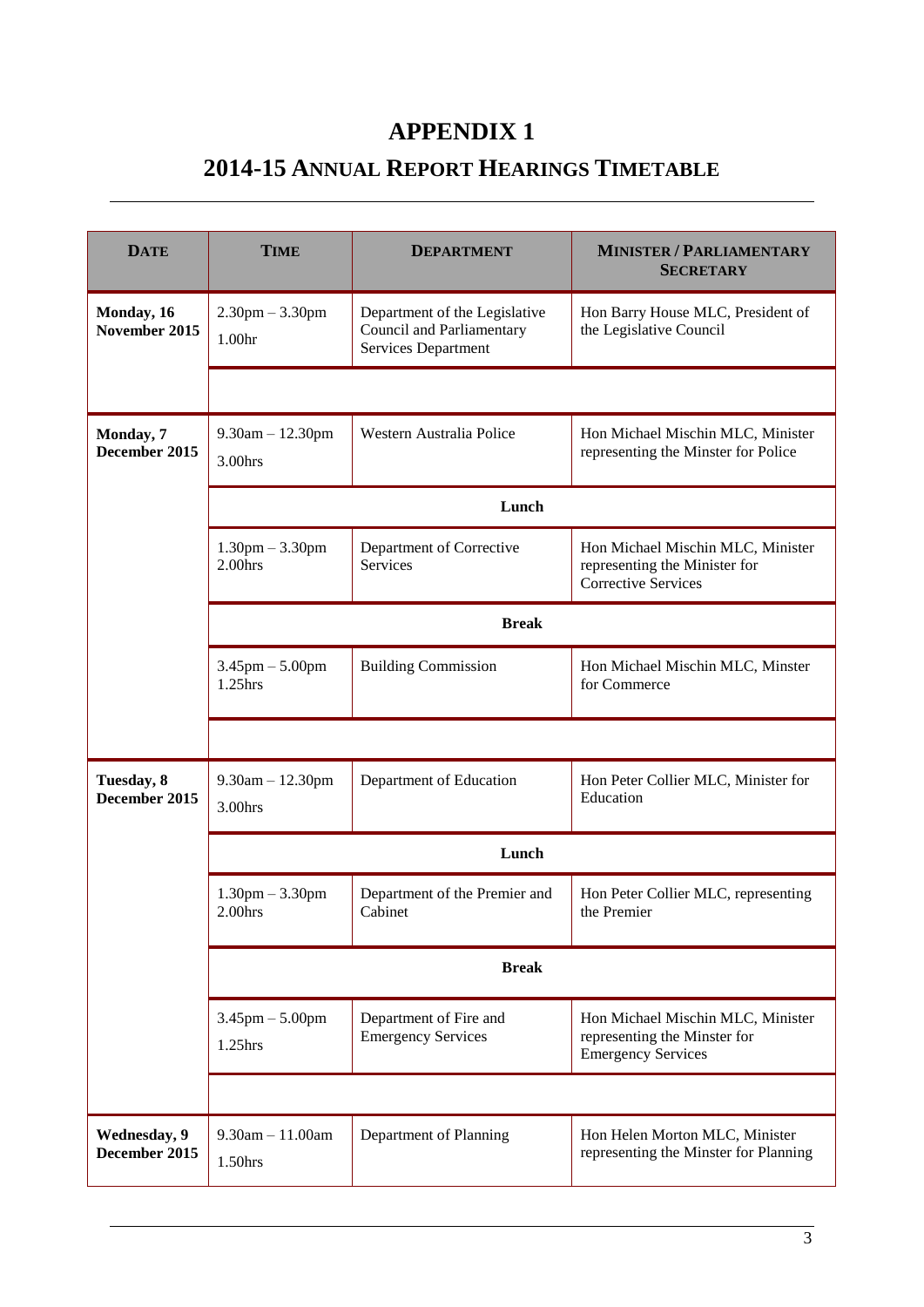| <b>DATE</b>                   | <b>TIME</b>                                 | <b>DEPARTMENT</b>                         | <b>MINISTER / PARLIAMENTARY</b><br><b>SECRETARY</b>                            |  |  |  |
|-------------------------------|---------------------------------------------|-------------------------------------------|--------------------------------------------------------------------------------|--|--|--|
|                               | <b>Break</b>                                |                                           |                                                                                |  |  |  |
|                               | $11.15$ am $- 12.30$ pm<br>1.25hrs          | Western Australian Planning<br>Commission | Hon Helen Morton MLC, Minister<br>representing the Minister for Planning       |  |  |  |
|                               |                                             |                                           |                                                                                |  |  |  |
|                               | $1.30$ pm $- 2.30$ pm<br>1.00hr             | Metropolitan Redevelopment<br>Authority   | Hon Helen Morton MLC, Minister<br>representing the Minister for Planning       |  |  |  |
|                               | <b>Break</b>                                |                                           |                                                                                |  |  |  |
|                               | $2.45$ pm $-3.45$ pm<br>1.00hr              | Department of Lands                       | Hon Colin Holt MLC, Minster<br>representing the Minister for Lands             |  |  |  |
|                               | <b>Break</b>                                |                                           |                                                                                |  |  |  |
|                               | $4.00 \text{pm} - 5.00 \text{pm}$<br>1.00hr | Corruption and Crime<br>Commission        | Hon Michael Mischin MLC, Attorney<br>General                                   |  |  |  |
|                               |                                             |                                           |                                                                                |  |  |  |
| Thursday, 10<br>December 2015 | $9.30am - 11.30pm$<br>$2.00$ hrs            | Department of Health                      | Hon Helen Morton MLC, Minster<br>representing the Minister for Health          |  |  |  |
|                               | <b>Break</b>                                |                                           |                                                                                |  |  |  |
|                               | $11.45$ am $- 1.00$ pm<br>1.25hr            | Housing Authority                         | Hon Colin Holt MLC, Minister for<br>Housing                                    |  |  |  |
|                               | Lunch                                       |                                           |                                                                                |  |  |  |
|                               | $2.00$ pm $-3.30$<br>1.50hrs                | Department of Parks and<br>Wildlife       | Hon Helen Morton MLC, Minister<br>representing the Minister for<br>Environment |  |  |  |
|                               | <b>Break</b>                                |                                           |                                                                                |  |  |  |
|                               | $3.45$ pm $- 5.00$ pm<br>1.25hrs            | Department of Fisheries                   | Hon Ken Baston MLC, Minister for<br>Fisheries                                  |  |  |  |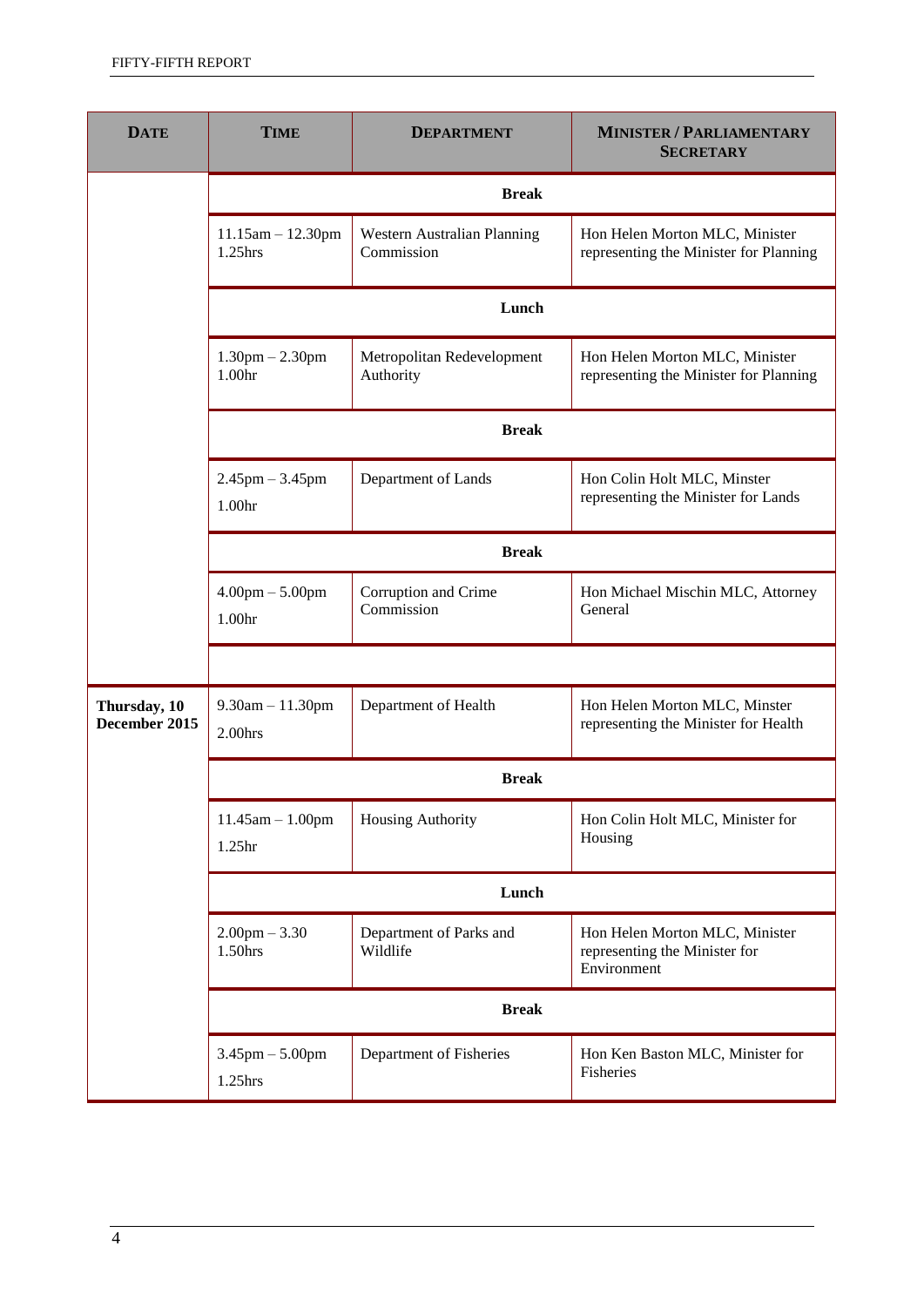## **APPENDIX 2**

## **PROCEDURE POLICY**

### **STANDING COMMITTEE ON ESTIMATES AND FINANCIAL OPERATIONS**

## **2014-15 ANNUAL REPORT HEARINGS PROCEDURE POLICY**

\_\_\_\_\_\_\_\_\_\_\_\_\_\_\_\_\_\_\_\_\_\_\_\_\_\_\_\_\_\_\_\_\_\_\_\_\_\_\_\_\_\_\_\_\_\_\_\_\_\_\_\_\_\_\_\_\_\_\_\_\_\_\_\_\_\_\_\_\_\_\_\_\_\_\_\_\_\_\_\_\_\_

#### **2 CONDUCT OF THE 2014-15 ANNUAL REPORT HEARINGS**

- 2.1 The Estimates and Financial Operations Committee (Committee) has the function of considering the annual reports laid before the Council each year. The conduct of the Annual Report Hearings is determined by the Committee in accordance with the Standing Orders of the Legislative Council.
- 2.2 A Member of the Committee will preside over the hearings and has those powers necessary or incidental to the maintenance of the orderly conduct of its proceedings.

#### **3 SELECTION OF DEPARTMENTS/AGENCIES TO BE REVIEWED**

- 3.1 The Committee has determined which departments/agencies are to be reviewed. The Committee Members were authorised to talk to other Members about departments/agencies that they would like to appear.
- 3.2 The Committee has invited Members of the Legislative Council to submit questions in relation 2014-15 Annual Reports for any agencies/departments in which Members have an interest.
- 3.3 The Committee may call departments/agencies when inadequate responses to Questions Prior to Hearings have been received, or where the response indicates issues requiring further inquiry. Members who have submitted Questions Prior to Hearing for that department/agency will get priority in the hearing with that agency, along with Committee Members.

#### **4 CIRCULATION OF NOTICES, INVITATIONS AND PROCEDURAL GUIDELINES PRIOR TO THE HEARINGS**

- 4.1 At the earliest possible opportunity, the Committee will issue invitations with these Procedural Guidelines attached and reports to the House as follows:
	- a) an invitation to the Chief Executive Officer (CEO) and the responsible Minister/Parliamentary Secretary for each department/agency to be examined by the Committee to attend the hearing, including the date and time of the hearing and this Procedure Policy and reserving the Committee's right to request officers with specific expertise to attend; and
	- b) where practicable, a report to the Legislative Council advising of the timetable for hearings.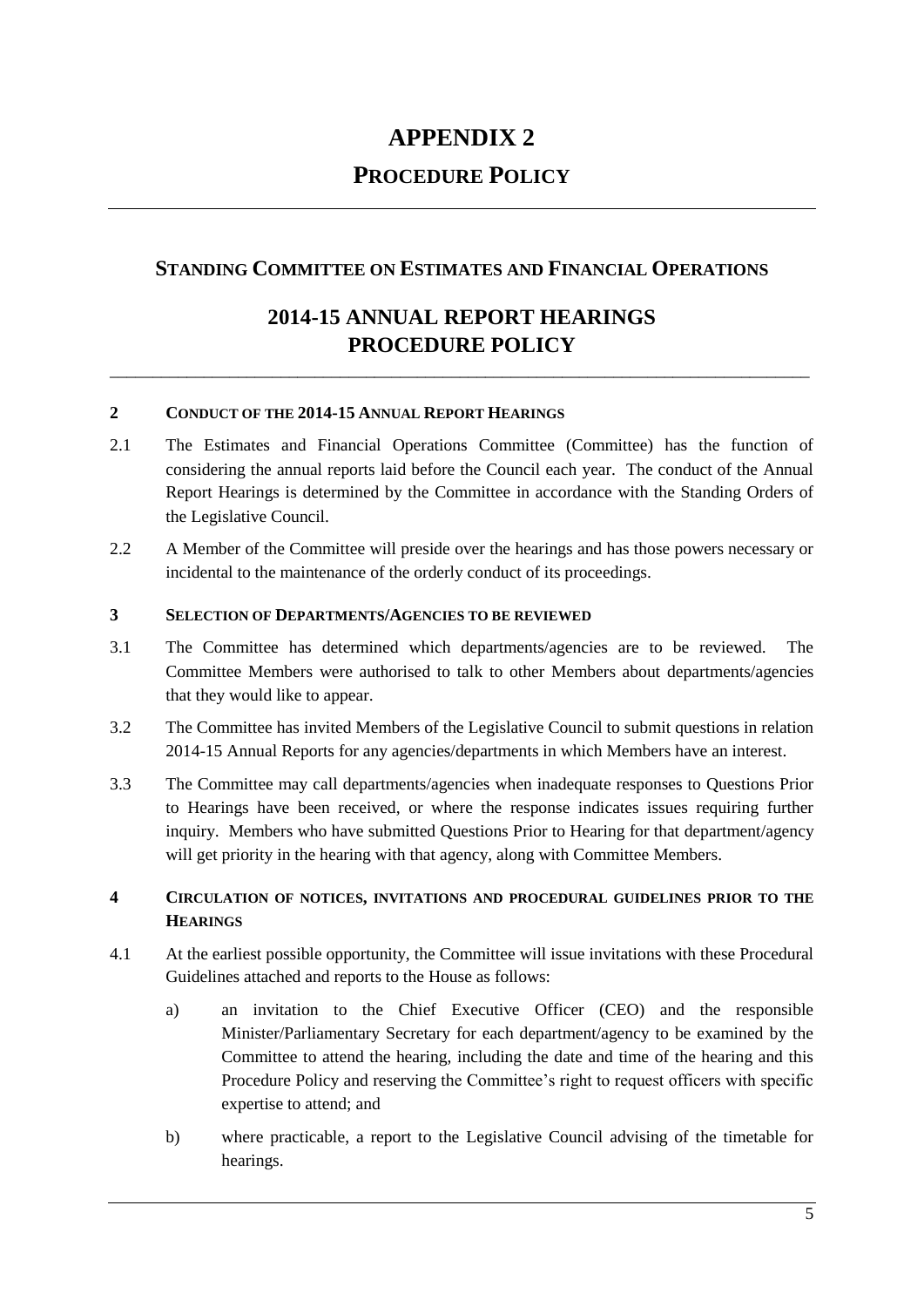#### **5 WITNESS INFORMATION SHEET**

- 5.1 Ministerial advisors and departmental/agency staff appearing before the Committee will be requested to complete a "Witness Information Sheet" (a copy is attached at Appendix A). All the information sought is necessary to allow Hansard to meet various requirements involved in producing a final and correct document.
- 5.2 Ministerial staff cannot be a substitute for a Minister/Parliamentary Secretary at a hearing.

#### **6 QUESTIONS PRIOR TO HEARING**

- 6.1 The Committee will receive Questions Prior to Hearing from Members in relation to the 2014-15 Annual Reports for any agency or department.
- 6.2 Questions Prior to Hearing were lodged by Members of the Legislative Council with the Committee no later than **midday** on **Monday, 12 October 2015**.
- 6.3 The procedure for handing up Questions Prior to Hearing is as follows:
	- a) questions must be provided by e-mail and must clearly identify:
		- the name of the Member asking the question; and
		- the correct name of the department/agency required to answer the question;
	- b) each Member may provide a maximum of two pages of questions to each department/agency. Questions submitted prior to hearing should be in accordance with the format set out in Appendix B; and
	- c) questions must comply in all other respects with this Procedure Policy.
- 6.4 Responses to these questions are required to be provided to the Committee Clerk by **midday** on **Monday, 9 November 2015**. Upon receipt of the department/agency's written response, the Committee will consider the answers and make the answer public at their discretion. The responses remain private up until they are made public and published by the Committee.
- 6.5 Where departments/agencies believe that an answer should not be made public, they should clearly identify that the response is requested to be kept private and state the reasons for this request.

#### **7 ASKING OF QUESTIONS DURING THE HEARING**

- 7.1 Each Member may ask a number of questions at the discretion of the Chair.
- 7.2 The Chair will facilitate the asking of questions by all Members present at a particular hearing (subject to time constraints).
- 7.3 The calling of questions is at the Chair's discretion. During the hearings, questions should be directed through, and be acknowledged by, the Chair.
- 7.4 After questions by Committee Members or their nominees, Members who submitted Questions Prior to Hearings for that department/agency will be given priority during the hearing, followed by other Members, who will be selected to ask questions in rotation and in a balanced and fair way.
- 7.5 Questions must relate to the 2014-15 Annual Report.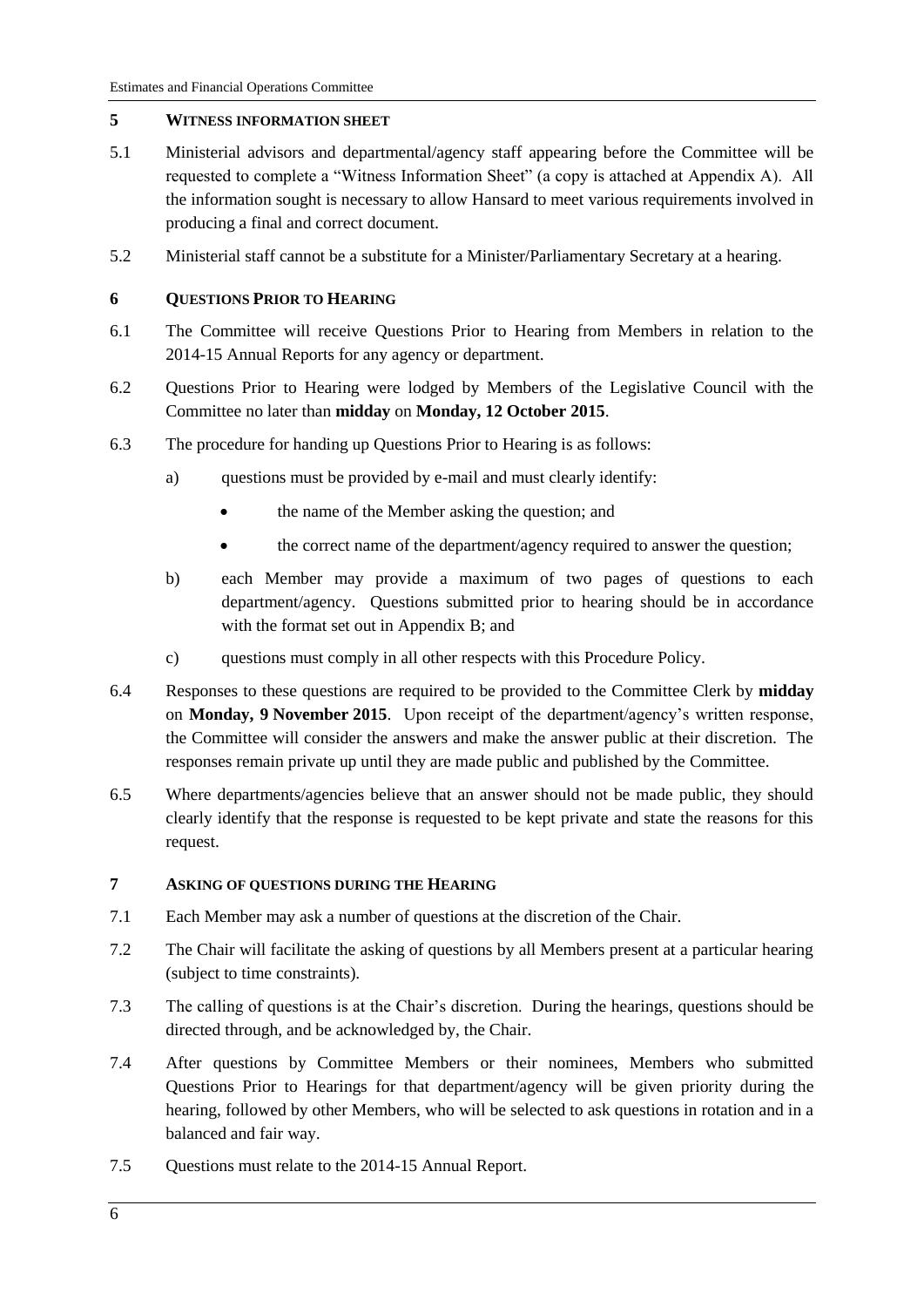- 7.6 The Chair has the discretion to rule a question out of order.
- 7.7 As a general guide for Members, the rules governing questions in the Chamber will be followed (Standing Orders 104 to 109 inclusive and Standing Orders 181 and 182).
- 7.8 Questions will only be permitted during the time allocated for the hearing.

#### **8 QUESTIONS TAKEN ON NOTICE DURING THE HEARING**

- 8.1 Questions that are asked during the hearings which the departmental/agency representatives are unable to answer prior to the end of the hearing will be taken on notice. Each question taken on notice during the hearing will be allocated a number by the Chair to facilitate identification of the question in Hansard.
- 8.2 Following each hearing, the Committee Clerk will forward a copy of all questions taken on notice, as they appear highlighted within the uncorrected Hansard, to the office of the Minister responsible for the relevant department/agency, copied to the relevant department/agency CEO.
- 8.3 Departments/agencies responding to questions taken on notice should do so through their responsible Minister. Responses to questions should be in accordance with the format set out in Appendix B.
- 8.4 The department/agency's response to the questions taken on notice during the hearing and other supplementary information should be provided in both hard copy and electronic e-mail, in Word format.
- 8.5 Responses are required from agencies/departments within **ten working days** of the Committee Clerk's initial forwarding date of questions to the responsible Minister, or as otherwise resolved by the Committee.
- 8.6 If a department/agency believes that more time is needed to answer the questions taken on notice during the Hearing, it should contact Committee Staff prior to the end of the ten working day period and seek an extension, giving reasons as to why an extension is required. The Committee expects that any questions that can be answered will be provided by the due date.
- 8.7 Where departments/agencies believe that an answer should not be made public, they should clearly identify that the response is requested to be kept private and state the reasons for this request.

#### **9 ADDITIONAL QUESTIONS**

- 9.1 The Chair may (**at their sole discretion**) authorise Additional Questions relevant to the Hearings be directed to the relevant department/agency for a response in writing.
- 9.2 Additional Questions should be in word format and submitted to the Committee via the Estimates e-mail inbox (**lcefoc@parliament.wa.gov.au**) by **10am** on **Monday, 14 December 2015**.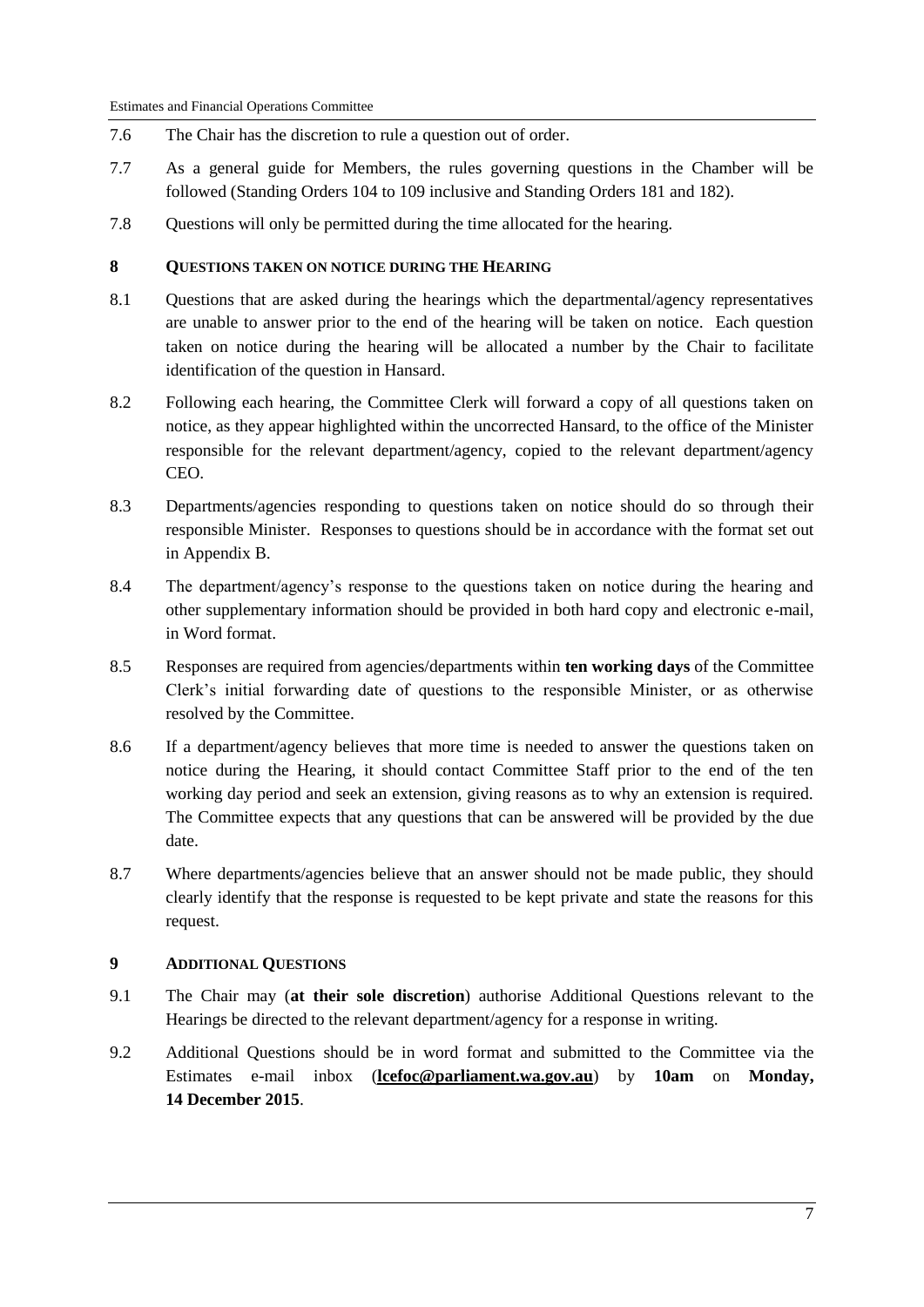- 9.3 Responses to these additional questions will be requested from the relevant department/agency by **close of business** on **11 January 2016**. The deadline has previously been ten working days, so Ministers should work with agencies to ensure that responses are returned by the due date.
- 9.4 Responses to questions should be in accordance with the format set out in Appendix B. Upon receipt of the department/agency's written response, the Committee will consider whether the response should be given a private or public status and whether they will be published on the internet.
- 9.5 If a department/agency believes that more time is needed to answer Additional Questions, it should contact Committee Staff prior to the end of the ten working day period and seek an extension, giving reasons as to why an extension is required. The Committee expects that any questions that can be answered will be provided by the due date.
- 9.6 Where departments/agencies believe that an answer should not be made public, they should clearly identify that the response is requested to be kept private and state the reasons for this request.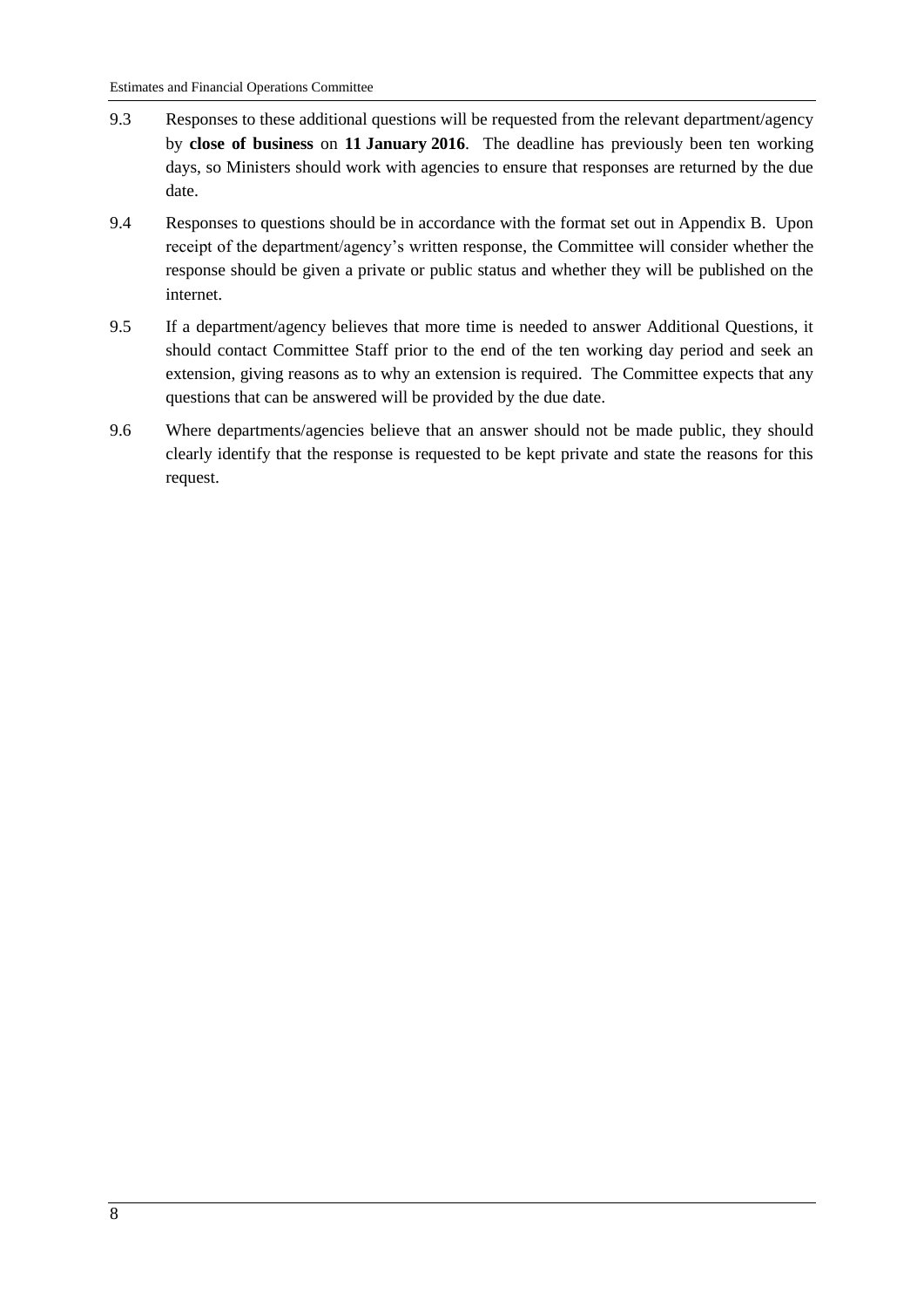# **APPENDIX A**

\_\_\_\_\_\_\_\_\_\_\_\_\_\_\_\_\_\_\_\_\_\_\_\_\_\_\_\_\_\_\_\_\_\_\_\_\_\_\_\_\_\_\_\_\_\_\_\_\_\_\_\_\_\_\_\_\_\_\_\_\_\_\_\_\_\_\_\_\_\_\_\_\_\_\_\_\_\_\_\_\_\_



#### **Committee Hearings Information for Witnesses**

#### *Important: Please read the following notes before giving evidence.*

| <b>Full Name:</b> (Title)         | (First Name) | (Last Name)   |  |
|-----------------------------------|--------------|---------------|--|
| <b>Title of Position Held:</b>    |              |               |  |
| <b>Business Name and Address:</b> |              |               |  |
|                                   |              |               |  |
| <b>Telephone:</b>                 |              | <b>Email:</b> |  |
| <b>Signature:</b>                 |              | Date:         |  |

#### **Introduction**

1. A committee hearing is a proceeding in Parliament. As such, you must not deliberately mislead the committee and you must respect the members of the committee and the committee's orders and procedures. If you do not comply with these requirements, you may be subject to legal penalties.

#### **What happens at a hearing?**

- 2. Committees are made up of members of Parliament. Usually there are 3-10 members on a committee.
- 3. You will be escorted to the committee's meeting room by one of the committee's staff. After you are seated, the chairperson of the committee may ask you to take an oath or affirmation. The chairperson will then ask you:
	- a. to state your full name, address and the capacity in which you appear before the committee; and
	- b. if you have read and understood the information contained in this document.
- 4. The chairperson may invite you to make an opening statement to the committee.
- 5. The chairperson will then ask you a series of questions, following which other members of the committee may ask you more questions. With limited exceptions (discussed below) you must answer questions you are asked.
- 6. The chairperson may invite you to make any additional comments in closing.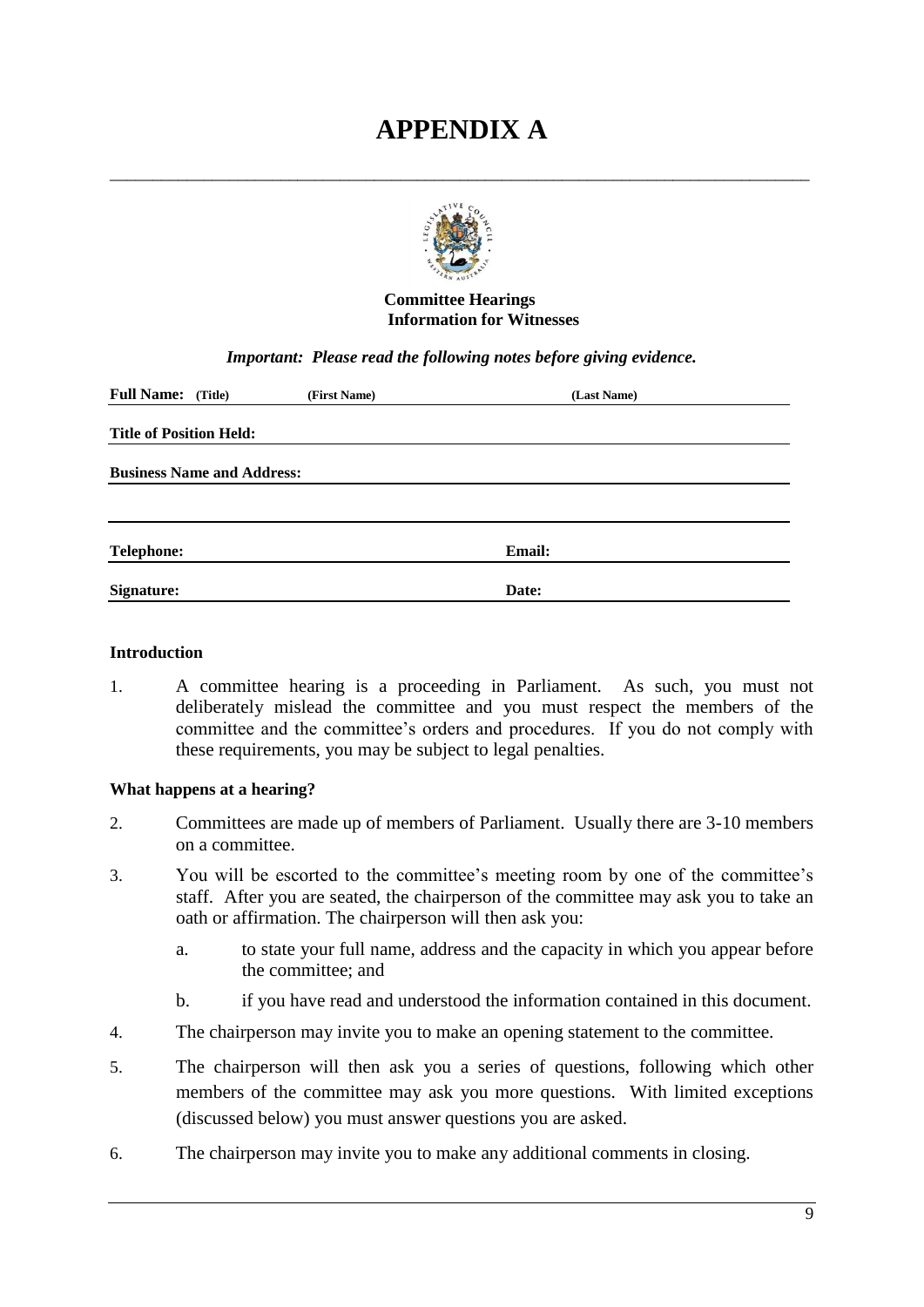#### **Parliamentary privilege**

7. Parliamentary privilege provides protection for what is said in parliamentary proceedings, so that, for instance, what is said in such proceedings may not be the basis of a suit in defamation. However, it is only the authorised Hansard report, or that of an accredited media reporter, which is protected when what is said in the proceeding is related outside the confines of Parliament. Similarly, parliamentary privilege means that what you have said to a committee cannot be used against you in civil or criminal proceedings in a court or tribunal. The purpose of parliamentary privilege is to enable parliamentarians and witnesses to speak candidly without fear of legal repercussions.

#### **Your entitlements**

- 8. Any person examined before a Committee is entitled to:
	- a. access to relevant documents before and during examination;
	- b. benefit of counsel;
	- c. request that the evidence be deemed private or *in camera*;
	- d. be informed prior to the examination of the right of objection provided by section 7 of the *Parliamentary Privileges Act 1891*;
	- e. a reasonable opportunity to rebut allegations of criminal, improper or unethical conduct made against the witness if the allegations are relevant to the Committee's inquiry;
	- f. a reasonable opportunity to correct errors of transcription in a transcript of evidence;
	- g. an opportunity to provide supplementary or new evidence; and
	- h. any additional entitlements as determined by the Council.

#### **Is your evidence public or private?**

- 9. Most committee hearings are public. In other words, members of the public and the media may attend the hearings and the proceedings may be reported. In contrast, a committee may conduct a private hearing, which means that members of the public and the media may not attend. If you are uncertain as to whether your hearing is private or public, ask the committee's staff before the hearing or the chairman of the committee before you start giving evidence.
- 10. It is important that any request for the committee to prohibit publication of all or part of your evidence, or your identity, be made *prior* to giving the relevant evidence. You should be prepared to state why you want your evidence to remain confidential. If the committee grants your request, the public and media will be excluded from the hearing.
- 11. The committee may also decide that all, or part, of the hearing should be in private, particularly if the evidence adversely reflects on a third person or the matter being investigated is subject to legal proceedings.
- 12. You should note that the committee retains the power to publish any private evidence. The Legislative Council may also authorise publication. This means that even your private evidence may become public.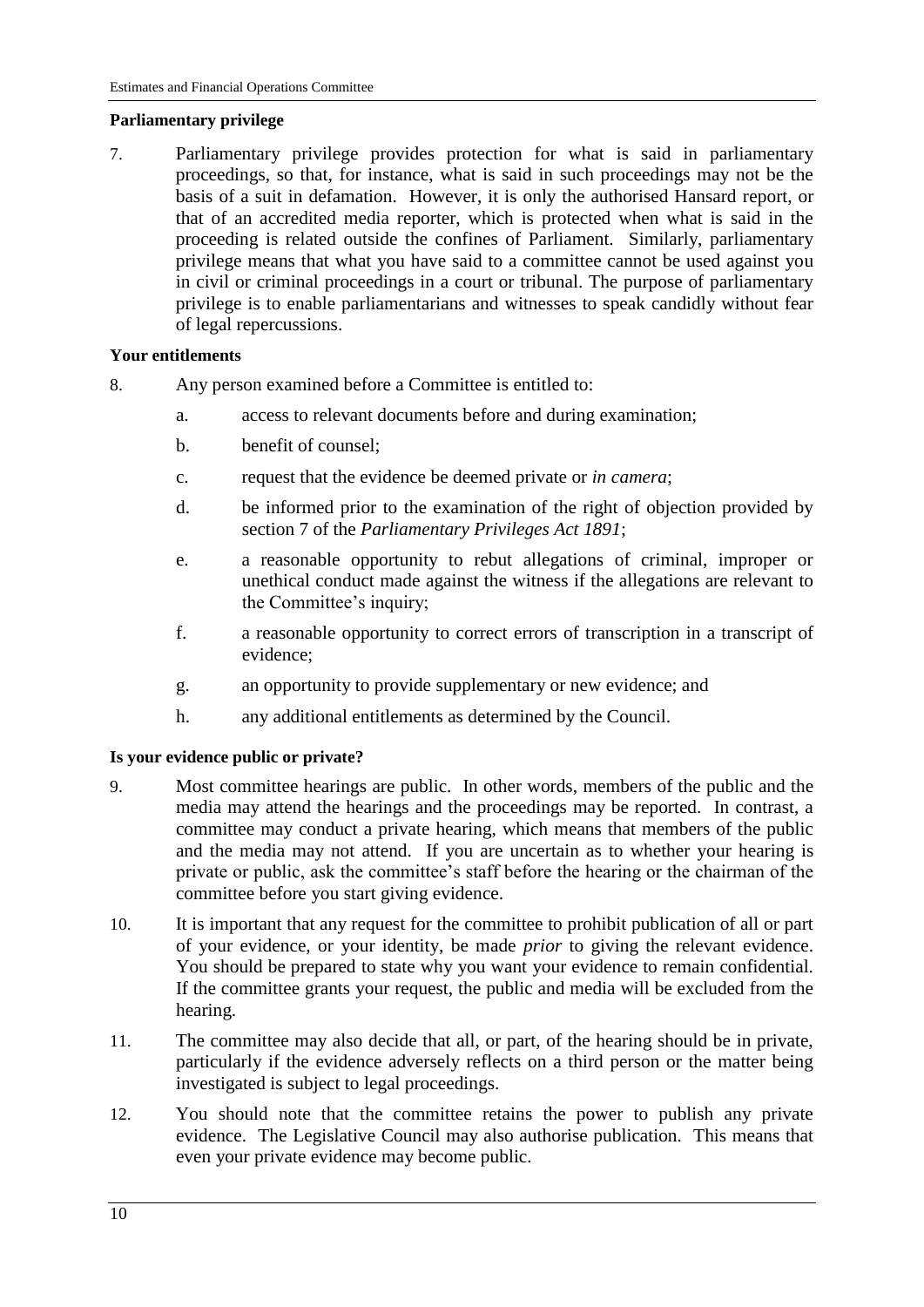#### **If you are a public servant**

13. Public servants appearing before a committee in that capacity are entitled to refuse to answer a question asking to give an opinion on a matter of policy. The committee must direct all such questions to the responsible Minister.

#### **You must not disclose evidence given in private session**

- 14. You must not publish or disclose any evidence given to a committee in private session unless that evidence has been reported to the Legislative Council in a public document. Premature publication or disclosure may:
	- a. constitute a contempt of the Legislative Council; and
	- b. mean that the publication or disclosure of the relevant material is not subject to parliamentary privilege.

#### **Transcript of your evidence**

15. A transcript of your evidence will be made and sent to you for correction of typographical and transcription errors. Please see the letter that will accompany the uncorrected transcript in this regard.

#### **Threats or intimidation**

16. If you have been threatened or intimidated by any person in respect of giving your evidence to the committee, you should immediately inform the committee or one of its staff.